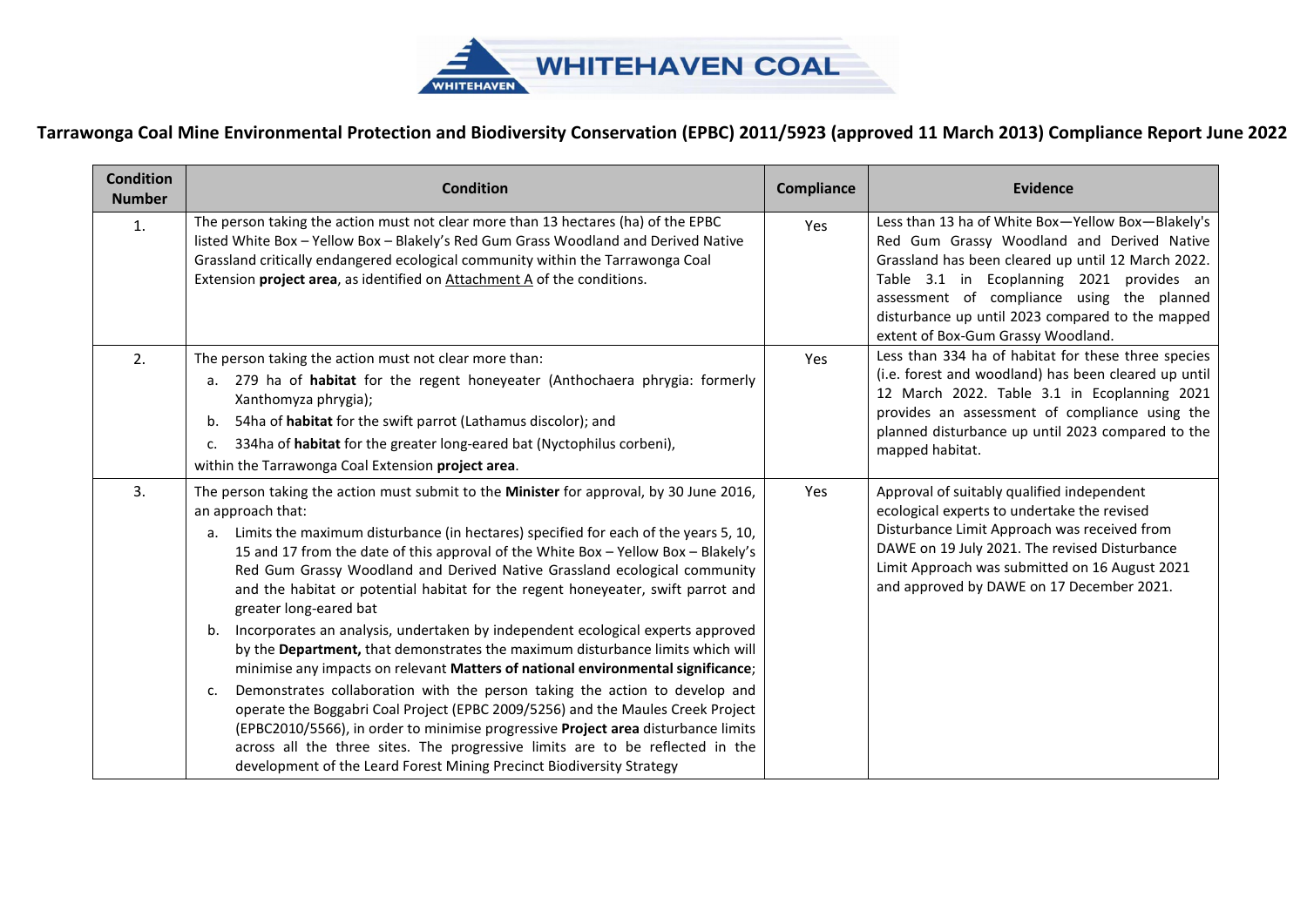

| <b>Condition</b><br><b>Number</b> | <b>Condition</b>                                                                                                                                                                                                                                                                                                                                                                                                                                                                                                                                                                                                                                                                                                                                                                                                                                                                                                  | <b>Compliance</b> | <b>Evidence</b>                                                                                                                                                                                                                                                          |
|-----------------------------------|-------------------------------------------------------------------------------------------------------------------------------------------------------------------------------------------------------------------------------------------------------------------------------------------------------------------------------------------------------------------------------------------------------------------------------------------------------------------------------------------------------------------------------------------------------------------------------------------------------------------------------------------------------------------------------------------------------------------------------------------------------------------------------------------------------------------------------------------------------------------------------------------------------------------|-------------------|--------------------------------------------------------------------------------------------------------------------------------------------------------------------------------------------------------------------------------------------------------------------------|
| 4.                                | The person taking the action must not clear more than the maximum project area<br>disturbance limits specified for each of the years 5, 10, 15 and 17 as described in<br>condition 3, unless otherwise approved by the Minister.                                                                                                                                                                                                                                                                                                                                                                                                                                                                                                                                                                                                                                                                                  | Partial           | On 23 May 2022, Whitehaven Coal advised DAWE<br>that a minor, limited area was cleared in March 2022<br>outside of the 10 year DLA boundary; however the<br>total area cleared until 12 March 2022 is compliant as<br>described in response to conditions 1 and 2 above. |
| 5.                                | The person taking the action must publish on their website both the approved approach<br>and the analysis undertaken by independent ecological experts under condition 3.                                                                                                                                                                                                                                                                                                                                                                                                                                                                                                                                                                                                                                                                                                                                         | Yes               | Please refer to the analysis on the Whitehaven Coal<br>website.                                                                                                                                                                                                          |
| 6.                                | The person taking the action must register a legally binding conservation covenant over<br>offset areas of no less than:<br>1055ha of an equivalent or better quality of habitat for the regent honeyeater;<br>а.<br>397ha of an equivalent or better quality of habitat for the swift parrot;<br>b.<br>1355ha of an equivalent or better quality of habitat for the greater long-eared bat;<br>c.<br>and<br>232ha of an equivalent or better quality of the White Box - Yellow Box - Blakely's<br>d.<br>Red Gum Grassy Woodland and Derived Native Grassland ecological community.<br>Note: Offset areas described in condition 6 do not necessarily need to be separate if the<br>same areas can meet the listing criteria for the EPBC listed threatened species or<br>communities as defined in the EPBC listing advice for that threatened species or<br>community and meet the requirements of condition 6. | Yes               | The NSW BCT advised that on 24 June 2021 that the<br>Tarrawonga Offset property of Willeroi (CA0060)<br>Conservation Agreement was registered on title and<br>therefore secured under Part 5 Division 3 of the<br>Biodiversity Conservation Act 2016 in perpetuity.      |
| 7.                                | The person taking the action must verify through independent review the quantity and<br>condition class of White Box-Yellow Box-Blakely's Red Gum Grassy Woodland and<br>Derived Native Grassland ecological community and the quantity and quality of habitat<br>for the regent honeyeater, swift parrot and greater long-eared bat within all proposed<br>offset areas including those proposed in the Environmental Assessment and any<br>additional offsets as required at condition 8. Details of all independently verified offset<br>areas must be submitted to the Minister for approval by 31 January 2014. The findings<br>of the independent review must be published on the proponent's website.                                                                                                                                                                                                      | Yes               | Independent Review was originally submitted 5<br>December 2013, with DoEE approving on 3 June 2019<br>and subsequently the Willeroi Offset Area<br>Independent Review was published on the<br>Whitehaven Coal website.                                                   |
| 8.                                | If the independent review finds that the offset areas do not meet the requirements of<br>conditions 6, 7 and 9 then additional areas must be included in the offset areas until all<br>relevant criteria under these conditions are met.                                                                                                                                                                                                                                                                                                                                                                                                                                                                                                                                                                                                                                                                          | Not Triggered     | Independent review determined that offset areas<br>meet requirements of conditions 6, 7 and 9.                                                                                                                                                                           |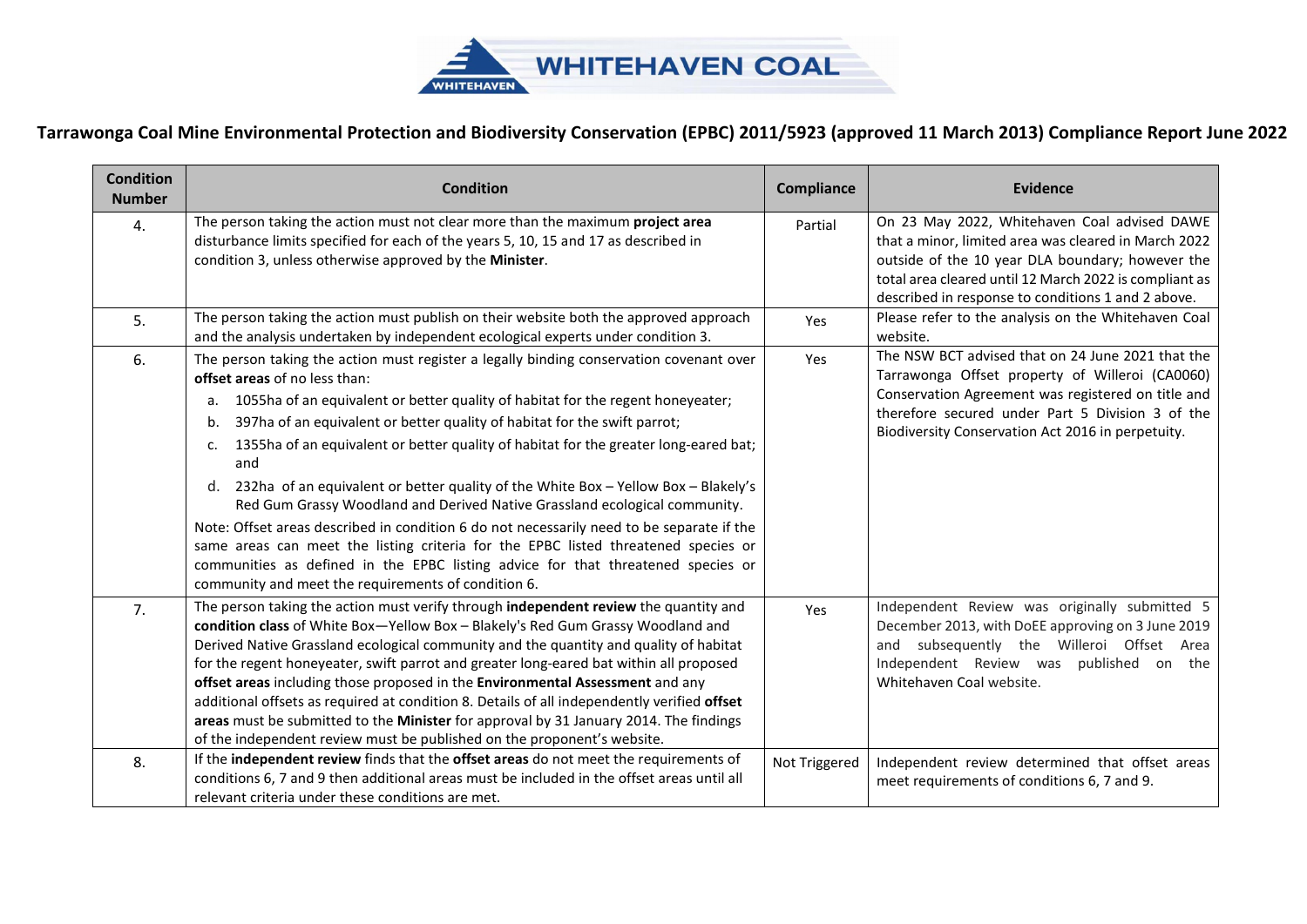

| <b>Condition</b><br><b>Number</b> | <b>Condition</b>                                                                                                                                                                                                                                                                                                                                                                                                                                                                                                                                                                                                                                                                                                                                                                                                                                                                                                                         | Compliance           | <b>Evidence</b>                                                                                                                                                                                                                                                                                                                     |
|-----------------------------------|------------------------------------------------------------------------------------------------------------------------------------------------------------------------------------------------------------------------------------------------------------------------------------------------------------------------------------------------------------------------------------------------------------------------------------------------------------------------------------------------------------------------------------------------------------------------------------------------------------------------------------------------------------------------------------------------------------------------------------------------------------------------------------------------------------------------------------------------------------------------------------------------------------------------------------------|----------------------|-------------------------------------------------------------------------------------------------------------------------------------------------------------------------------------------------------------------------------------------------------------------------------------------------------------------------------------|
| 9.                                | The offset areas must be of an overall equivalent or better quality than the areas being<br>cleared. This means:<br>a. for White Box-Yellow Box-Blakely's Red Gum Grassy Woodland and Derived                                                                                                                                                                                                                                                                                                                                                                                                                                                                                                                                                                                                                                                                                                                                            | Yes                  | Independent review determined that offset areas<br>met condition 9.                                                                                                                                                                                                                                                                 |
|                                   | Native Grassland ecological community, offset areas must meet the definition of<br>the ecological community described in the listing advice, and must be of an overall<br>equivalent or better condition class than the areas being cleared, based on the<br>proportion of each condition class represented and other relevant ecological<br>attributes;                                                                                                                                                                                                                                                                                                                                                                                                                                                                                                                                                                                 |                      |                                                                                                                                                                                                                                                                                                                                     |
|                                   | b. for the threatened species, the quality of the habitat for the species, taking account<br>of its ecological requirements, must be equivalent to or better than the areas being<br>cleared.                                                                                                                                                                                                                                                                                                                                                                                                                                                                                                                                                                                                                                                                                                                                            |                      |                                                                                                                                                                                                                                                                                                                                     |
| 10.                               | The mechanism/s for registering a legally binding covenant must provide protection for<br>the offset areas in perpetuity and be registered by 30 June 2021 or as otherwise<br>approved by the Minister in writing.<br>Evidence of registration must be provided to the Department within one month of<br>registration of each legally binding covenant.<br>The approval holder must report on progress meeting this requirement in each annual<br>compliance report required under condition 32 and as otherwise requested by the<br>Department.                                                                                                                                                                                                                                                                                                                                                                                         | Yes                  | The NSW BCT advised that on 24 June 2021 that the<br>Tarrawonga Offset property of Willeroi (CA0060)<br>Conservation Agreement was registered on title and<br>therefore secured under Part 5 Division 3 of the<br>Biodiversity Conservation Act 2016 in perpetuity.<br>DAWE was provided evidence of compliance on 21<br>July 2021. |
| 11.                               | If the person taking the action proposes to undertake any action within areas secured<br>under condition 6, other than those management activities related to managing the<br>offset areas or as set out in the conditions of approval, then approval to undertake that<br>action must be obtained in writing from the Minister. In seeking the Minister's approval,<br>the person undertaking the action must provide a detailed assessment of the area where<br>the action is proposed to take place and an assessment of all associated adverse impacts<br>on matters of national environmental significance. If the Minister agrees to the action<br>within the offset areas, the area identified for the action must be excised from the offset<br>area and alternative offsets secured by the person taking the action at a ratio of at least<br>20:1 in relation to the impact on matters of national environmental significance. | Not Yet<br>Triggered | No offset area is proposed for actions other than<br>those management activities related to managing the<br>offset area.                                                                                                                                                                                                            |
| 12.                               | The person taking the action must submit to the Minister for approval an Offset<br>management plan for all of the offset areas, specified in condition 6, within 12 months                                                                                                                                                                                                                                                                                                                                                                                                                                                                                                                                                                                                                                                                                                                                                               | Yes                  | Originally submitted for approval on 7 March 2014.<br>Subsequently a revised<br>Biodiversity<br>(Offset)                                                                                                                                                                                                                            |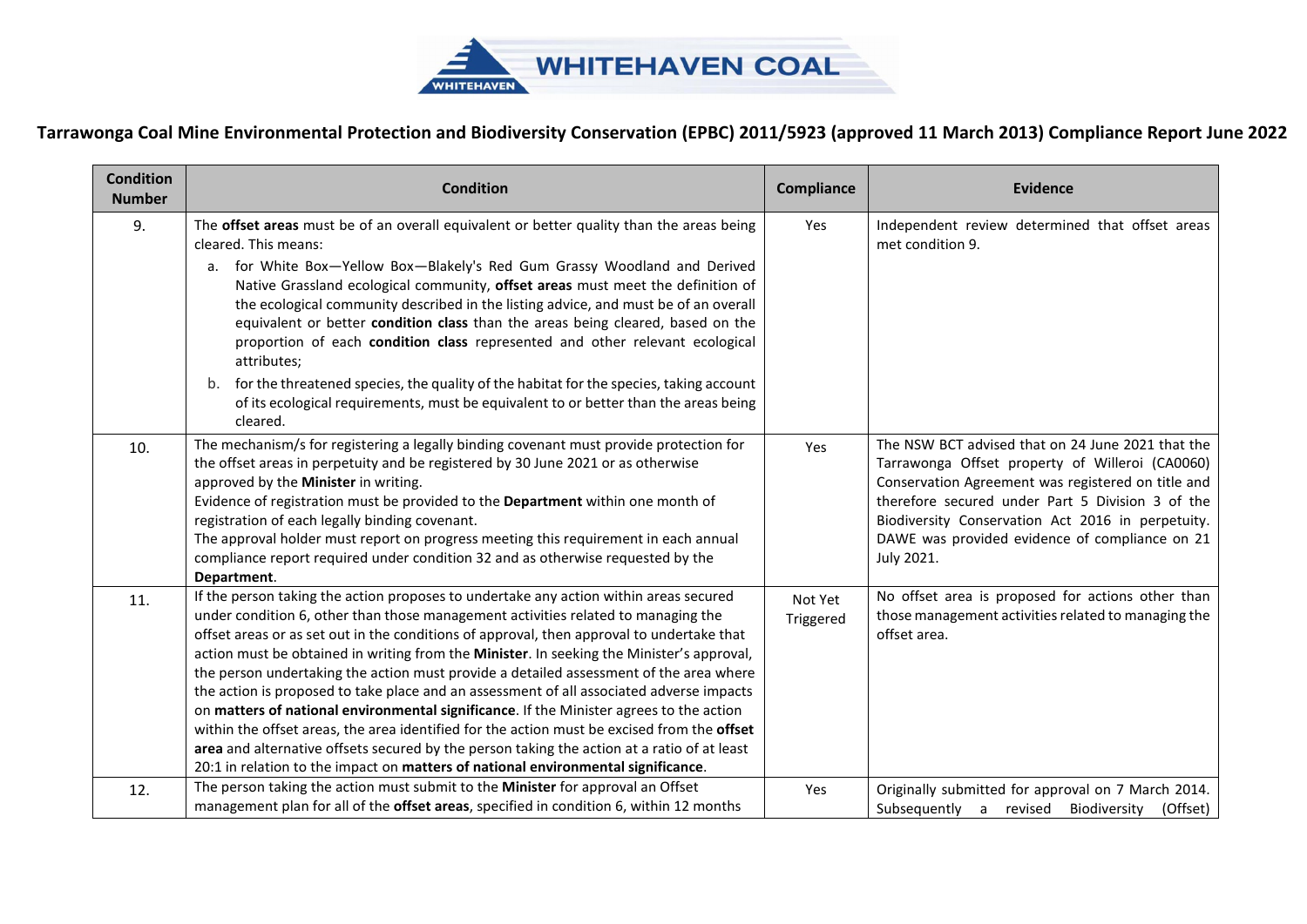

| <b>Condition</b><br><b>Number</b> | <b>Condition</b>                                                                                                                                                                                                                                                                                                                                                                                                                                                                                                                                                                                                                                                                                                                                                                                                                                                                                                                                          | <b>Compliance</b> | Evidence                                                                                                                                                                                                                                                                                                                                        |
|-----------------------------------|-----------------------------------------------------------------------------------------------------------------------------------------------------------------------------------------------------------------------------------------------------------------------------------------------------------------------------------------------------------------------------------------------------------------------------------------------------------------------------------------------------------------------------------------------------------------------------------------------------------------------------------------------------------------------------------------------------------------------------------------------------------------------------------------------------------------------------------------------------------------------------------------------------------------------------------------------------------|-------------------|-------------------------------------------------------------------------------------------------------------------------------------------------------------------------------------------------------------------------------------------------------------------------------------------------------------------------------------------------|
|                                   | of the date of this approval. The approved Offset management plan must be<br>implemented.<br>Note: for consistency, the proponent may develop a Biodiversity Management Plan that<br>includes the requirements set for managing offsets and set out these conditions, to align<br>with the requirements of the NSW state government Project Approval dated 22 January<br>2013 (application number 11 0047) and this approval.                                                                                                                                                                                                                                                                                                                                                                                                                                                                                                                             |                   | Management Plan was resubmitted in 2015, 2016<br>and August 2018 (to incorporate the Regional<br>Biodiversity Strategy). Subsequently an updated<br>Biodiversity (Offset) Management Plan was<br>submitted in June 2020. DAWE approved the<br>Tarrawonga Coal Mine Biodiversity Management<br>Plan (Rev 6 17 November 2020) on 1 December 2020. |
| 13.                               | The Offset management plan must include, but not be limited to, the following:<br>a. a text description and map which clearly defines the location and boundaries of the<br>offset areas. This must be accompanied by the offset attributes and shapefiles;                                                                                                                                                                                                                                                                                                                                                                                                                                                                                                                                                                                                                                                                                               | Yes               | DAWE approved the Tarrawonga Coal Mine<br>Biodiversity Management Plan (Rev 6 17 November<br>2020) on 1 December 2020.                                                                                                                                                                                                                          |
|                                   | a description of the methodology and results of surveys measuring the baseline<br>b.<br>ecological conditions in the offset areas. This must be consistent with the State and<br>Transition Model and include but not be limited to:<br>the extent and condition of all vegetation communities, including a<br>i.<br>description of the structure, floristics and tree age class representation of<br>each community;<br>the extent and condition class of all areas of the White Box-Yellow Box-<br>ii.<br>Blakely's Red Gum Grassy Woodland and Derived Native Grassland<br>ecological community;<br>surveys targeting the regent honeyeater, swift parrot and greater long-eared<br>iii.<br>bat;<br>the extent and quality of all areas of habitat for the regent honeyeater, swift<br>iv.<br>parrot and greater long-eared bat;<br>the location of all survey sites (including co-ordinates);<br>v.<br>photo reference points at survey sites.<br>vi. |                   |                                                                                                                                                                                                                                                                                                                                                 |
|                                   | clearly defined ecological management objectives for the offset areas;<br>c.<br>detailed description of all ecological management activities proposed to be<br>d.<br>undertaken, including maps and/or diagrams showing areas to be managed and the<br>timing of the proposed activities;                                                                                                                                                                                                                                                                                                                                                                                                                                                                                                                                                                                                                                                                 |                   |                                                                                                                                                                                                                                                                                                                                                 |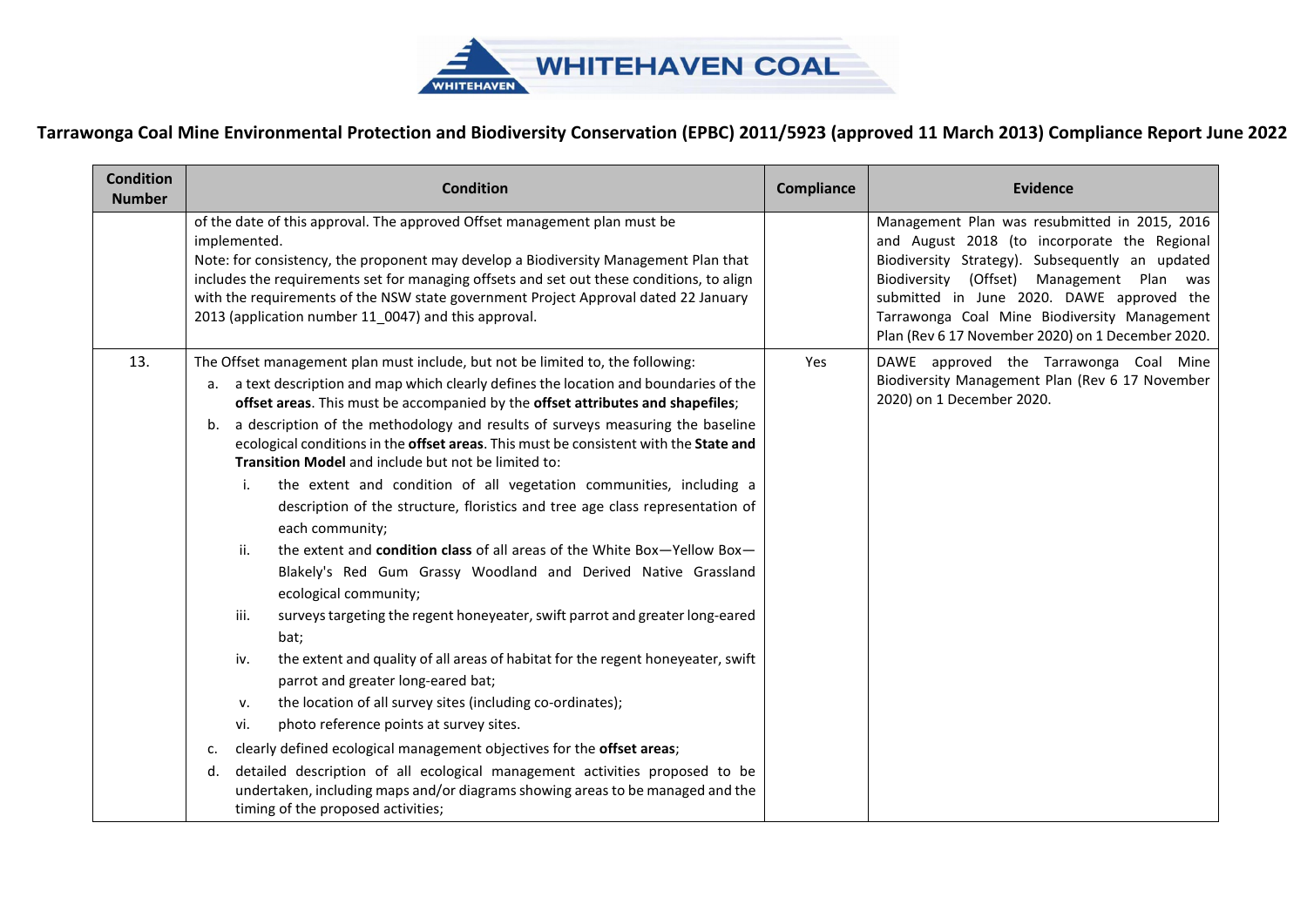

| <b>Condition</b><br><b>Number</b> |      | <b>Condition</b>                                                                                                                                          | <b>Compliance</b> | <b>Evidence</b> |
|-----------------------------------|------|-----------------------------------------------------------------------------------------------------------------------------------------------------------|-------------------|-----------------|
|                                   | e.   | details of ongoing ecological monitoring programs, performance criteria, targets<br>and provisions for adaptive management, including but not limited to: |                   |                 |
|                                   | i.   | a set of measurable ecological indicators for detecting changes to the                                                                                    |                   |                 |
|                                   |      | White Box-Yellow Box-Blakely's Red Gum Grassy Woodland and Derived                                                                                        |                   |                 |
|                                   |      | Native Grassland ecological community, including those that may be                                                                                        |                   |                 |
|                                   |      | ascribed to ongoing water stress;                                                                                                                         |                   |                 |
|                                   | ii.  | A monitoring plan to assess the success of the management activities                                                                                      |                   |                 |
|                                   |      | measured against the baseline condition. The monitoring must be                                                                                           |                   |                 |
|                                   |      | statistically robust and able to quantify change in the condition of the White                                                                            |                   |                 |
|                                   |      | Box-Yellow Box-Blakely's Red Gum Grassy Woodland and Derived Native                                                                                       |                   |                 |
|                                   |      | Grassland ecological community and habitat for the regent honeyeater,                                                                                     |                   |                 |
|                                   |      | swift parrot and greater long-eared bat. This should include the use of                                                                                   |                   |                 |
|                                   |      | control sites and periodic ecological surveys to be undertaken by a qualified                                                                             |                   |                 |
|                                   |      | ecologist;                                                                                                                                                |                   |                 |
|                                   | iii. | a list of performance criteria based on the ecological management                                                                                         |                   |                 |
|                                   |      | objectives for the White Box-Yellow Box-Blakely's Red Gum Grassy                                                                                          |                   |                 |
|                                   |      | Woodland and Derived Native Grassland ecological community and habitat                                                                                    |                   |                 |
|                                   |      | for the regent honeyeater, swift parrot and greater long-eared bat;                                                                                       |                   |                 |
|                                   | iv.  | measures to exclude weeds from all offset areas for the period covered by                                                                                 |                   |                 |
|                                   |      | this approval;                                                                                                                                            |                   |                 |
|                                   | ν.   | a description of the potential risks to successful management against the                                                                                 |                   |                 |
|                                   |      | performance criteria, and a description of the contingency measures that                                                                                  |                   |                 |
|                                   |      | would be implemented to mitigate against these risks;                                                                                                     |                   |                 |
|                                   | vi.  | a process by which to report to the Department the progress of                                                                                            |                   |                 |
|                                   |      | management activities undertaken in the offset areas and the outcome of                                                                                   |                   |                 |
|                                   |      | those activities, including identifying any need for improved management                                                                                  |                   |                 |
|                                   |      | and activities to undertake such improvement.                                                                                                             |                   |                 |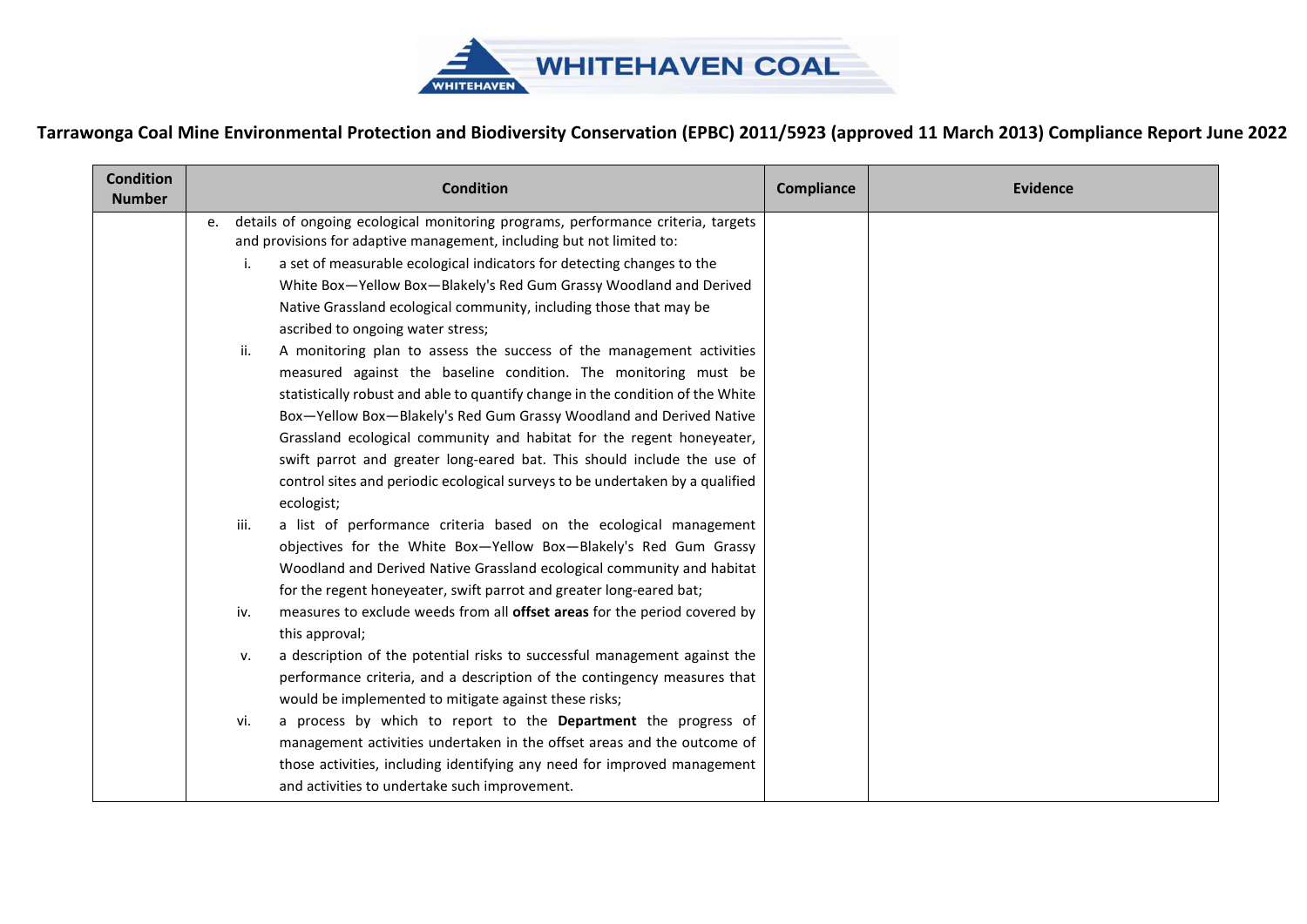

| <b>Condition</b><br><b>Number</b> | <b>Condition</b>                                                                                                                                                                                                                                                                                                                                                                                                                                                                                                                                                                                                              | <b>Compliance</b> | <b>Evidence</b>                                                                                                                                                                                                                                                                                                                                                                                                                                                                                                                       |
|-----------------------------------|-------------------------------------------------------------------------------------------------------------------------------------------------------------------------------------------------------------------------------------------------------------------------------------------------------------------------------------------------------------------------------------------------------------------------------------------------------------------------------------------------------------------------------------------------------------------------------------------------------------------------------|-------------------|---------------------------------------------------------------------------------------------------------------------------------------------------------------------------------------------------------------------------------------------------------------------------------------------------------------------------------------------------------------------------------------------------------------------------------------------------------------------------------------------------------------------------------------|
|                                   | details of all parties responsible for management, monitoring and implementing<br>f.<br>the management activities, including their position or status as a separate<br>contractor.                                                                                                                                                                                                                                                                                                                                                                                                                                            |                   |                                                                                                                                                                                                                                                                                                                                                                                                                                                                                                                                       |
|                                   | details of the funding requirements for the ongoing management activities,<br>g.<br>including an estimate of the costs of the activities and details of the parties<br>responsible for funding the activities.                                                                                                                                                                                                                                                                                                                                                                                                                |                   |                                                                                                                                                                                                                                                                                                                                                                                                                                                                                                                                       |
| 14.                               | Unless otherwise agreed to in writing by the Department, the baseline surveys for<br>threatened species must be conducted in accordance with the department's Survey<br>Guidelines for Australia's Threatened Birds and the Survey Guidelines for Australia's<br>Threatened Bats. Subsequent monitoring must be carried out annually at the same time<br>of year as the baseline surveys, unless otherwise agreed to in writing by the Department.                                                                                                                                                                            | Yes               | DAWE approved "Review of Winter Bird Monitoring<br>Strategy" (Ecoplanning, 2020) which outlines the<br>method for monitoring for the Regent Honeyeater<br>and Swift Parrot on 1 December 2020.                                                                                                                                                                                                                                                                                                                                        |
| 15.                               | The person taking the action must provide the Surface and Groundwater Management<br>Plans, as identified in condition 39 of the NSW State Government Project Approval dated<br>22 January 2013 (application number 11_0047), to the Minister for approval within one<br>month of their approval by the NSW state government. The approved plans must be<br>implemented.                                                                                                                                                                                                                                                       | Partial           | The Water Management Plan (WMP) Edition 3 Rev 2<br>was revised in March 2020 and conditionally<br>approved by DPIE in June 2020. This was submitted<br>to DAWE in accordance with Condition 15 on the 17 <sup>th</sup><br>June 2020.<br>Following the approval of MOD 8 the WMP (Edition 3<br>Rev 3) was approved by DPIE 19 October 2020 and<br>implemented onsite. A copy of the WMP was<br>submitted to DAWE on 22 June 2021. The changes<br>made to Rev 2 were minor and did not impact upon<br>matters a. to e. in Condition 17. |
| 16.                               | The surface and groundwater management plans must be consistent with the National<br>Water Quality Management Strategy.                                                                                                                                                                                                                                                                                                                                                                                                                                                                                                       | Yes               | The Approved WMP is consistent with the NWQMS.                                                                                                                                                                                                                                                                                                                                                                                                                                                                                        |
| 17.                               | The person taking the action must include with the Surface Water and Groundwater<br>Management Plans (submitted for approval by the Minister as per condition 15) written<br>advice demonstrating how the plans address the cumulative impact of groundwater<br>drawdown as a result of mining and this may impact on the consequent health of the<br>remnant native vegetation in the Leard State Forest, the Leard State Forest Conservation<br>Area and surrounding areas. The advice must be developed in collaboration with the<br>person taking the action to develop the Boggabri Coal Mine Extension (EPBC 2009/5256) | Yes               | This condition was addressed in the email submitted<br>to DAWE on 22 June 2021. The matters a. to e. are<br>addressed in the approved WMP and BTM Water<br>Strategy.                                                                                                                                                                                                                                                                                                                                                                  |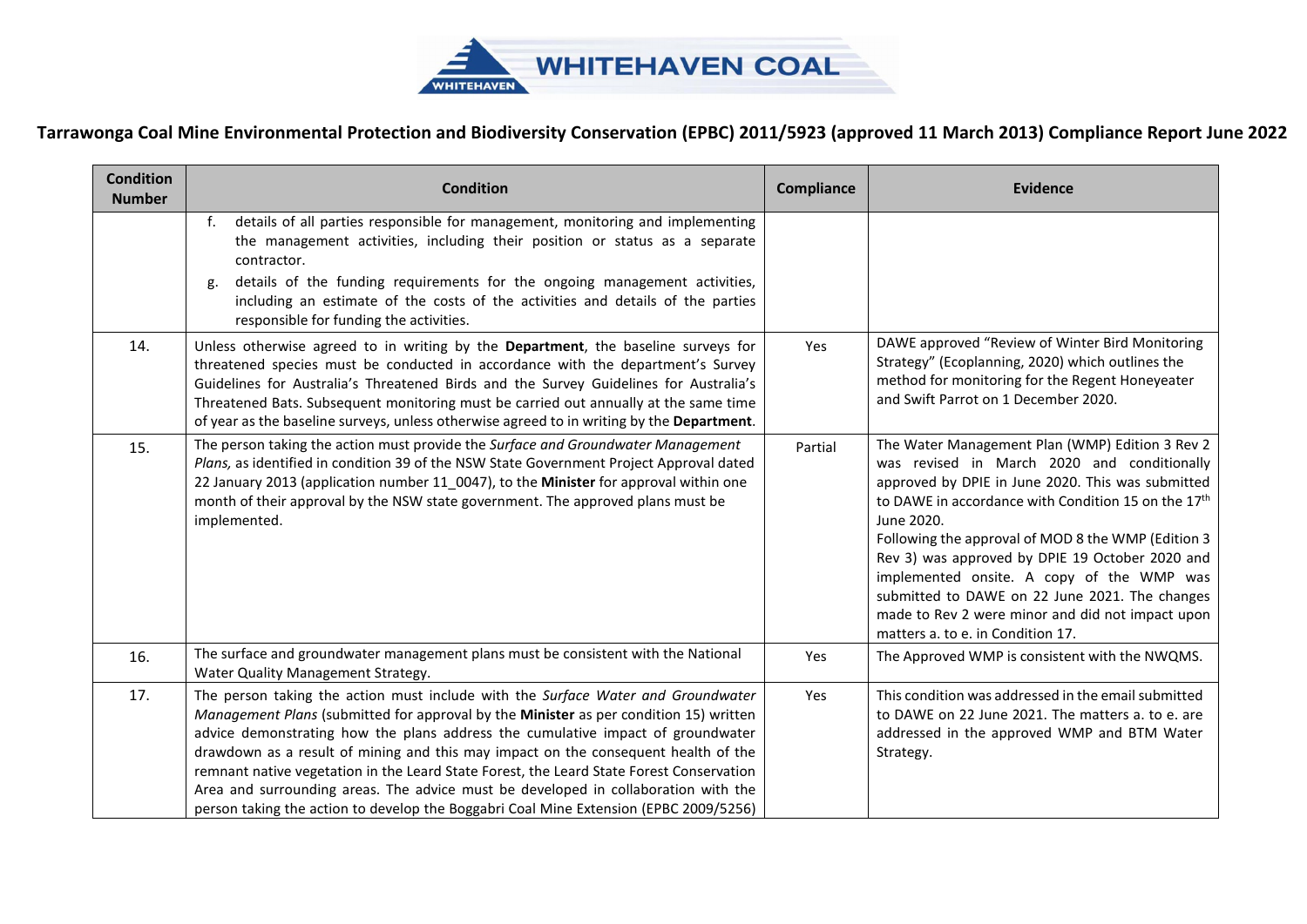

| <b>Condition</b><br><b>Number</b> | <b>Condition</b>                                                                                                                                                                                                                                                                                                                           | Compliance           | <b>Evidence</b>                                                                                                                                                                                                                         |
|-----------------------------------|--------------------------------------------------------------------------------------------------------------------------------------------------------------------------------------------------------------------------------------------------------------------------------------------------------------------------------------------|----------------------|-----------------------------------------------------------------------------------------------------------------------------------------------------------------------------------------------------------------------------------------|
|                                   | and the Maules Creek Coal (EPBC 2010/5566). The advice must address the following<br>matters:                                                                                                                                                                                                                                              |                      |                                                                                                                                                                                                                                         |
|                                   | Maximum amount of allowable drawdown in the alluvial aquifer;<br>а.                                                                                                                                                                                                                                                                        |                      |                                                                                                                                                                                                                                         |
|                                   | Drawdown in hard rock;<br>b.                                                                                                                                                                                                                                                                                                               |                      |                                                                                                                                                                                                                                         |
|                                   | Trigger levels pertaining to drawdown in the alluvial aquifer when corrective<br>c.<br>actions will be required to be undertaken;                                                                                                                                                                                                          |                      |                                                                                                                                                                                                                                         |
|                                   | Identify the depth of the root zone of the native vegetation;<br>d.                                                                                                                                                                                                                                                                        |                      |                                                                                                                                                                                                                                         |
|                                   | Monitoring to assess the ongoing quality and quantity of both surface and<br>e.<br>groundwater to identify impacts on the native vegetation.                                                                                                                                                                                               |                      |                                                                                                                                                                                                                                         |
| 18.                               | The person taking the action must within 30 days of receiving a written request from the<br>Minister, provide to the Minister a report on:                                                                                                                                                                                                 | Not Yet<br>Triggered | No written request received from the Minister.                                                                                                                                                                                          |
|                                   | any updated modelling of surface and groundwater impacts that has been<br>а.<br>undertaken in preparing the surface and groundwater management plans                                                                                                                                                                                       |                      |                                                                                                                                                                                                                                         |
|                                   | how the surface and groundwater management plans addressed groundwater and<br>b.<br>surface water impacts on matters of national environmental significance.                                                                                                                                                                               |                      |                                                                                                                                                                                                                                         |
| 19.                               | The person taking the action must provide to the Minister for approval, before<br>commencement of the construction of the permanent Goonbri Creek alignment,<br>permanent flood bund and low permeability barrier, a Goonbri Creek Diversion and                                                                                           | Not Triggered        | Construction of the Goonbri Creek diversion, flood<br>bund and low permeability barrier are not expected<br>to be triggered.                                                                                                            |
|                                   | Flood Bund Concept Design Plan. No construction activities in relation to the permanent<br>Goonbri Creek alignment, permanent flood bund and/or low permeability barrier can<br>commence until the Goonbri Creek Diversion and Flood Bund Concept Design Plan has<br>been approved by the Minister. The approved plan must be implemented. |                      | TCM had a Modification (MOD7 determined 8<br>February 2021) of the Project Approval PA11_0047<br>approved that changed the pit extent and TCM will<br>not mine in the Alluvial aquifer. As a result the creek<br>will not be realigned. |
| 20.                               | The Goonbri Creek Diversion and Flood Bund Concept Design Plan must include:                                                                                                                                                                                                                                                               | Not Triggered        | Refer to Condition 19.                                                                                                                                                                                                                  |
|                                   | an assessment of the surface water and groundwater quality, ecology, hydrological<br>а.<br>and geomorphic baseline conditions within the creek;                                                                                                                                                                                            |                      |                                                                                                                                                                                                                                         |
|                                   | a description of how restoration of the re-aligned riparian zone will be undertaken<br>b.<br>to best replicate the habitat of the existing creek, including plant species and fauna<br>habitat features;                                                                                                                                   |                      |                                                                                                                                                                                                                                         |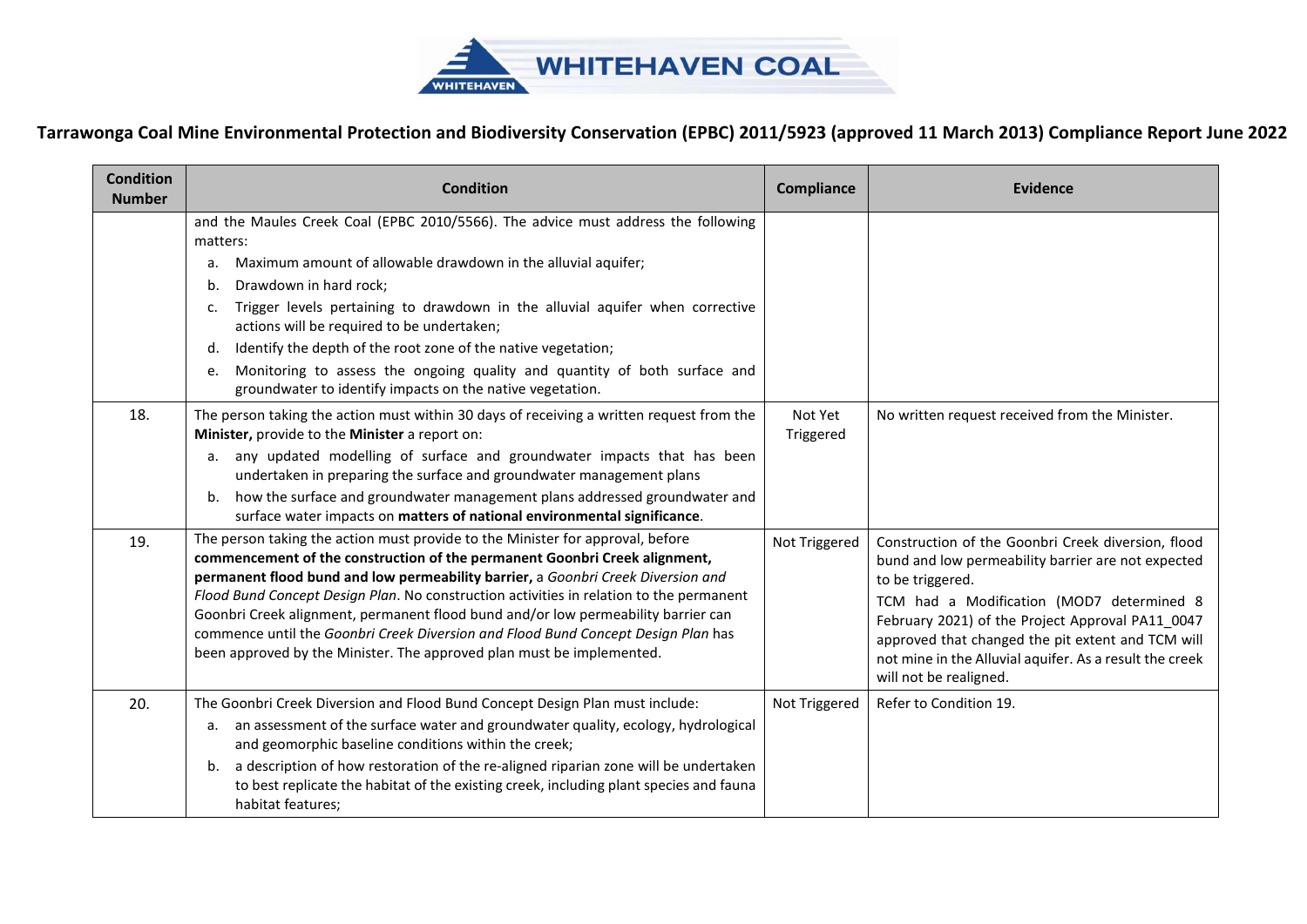

| <b>Condition</b><br><b>Number</b> | <b>Condition</b>                                                                                                                                                                                                                                                                                                                                                                                                                                                                                                                                                                                                                                                                                                                                                        | <b>Compliance</b> | <b>Evidence</b>                                                                                                                                                                                                                                                                         |
|-----------------------------------|-------------------------------------------------------------------------------------------------------------------------------------------------------------------------------------------------------------------------------------------------------------------------------------------------------------------------------------------------------------------------------------------------------------------------------------------------------------------------------------------------------------------------------------------------------------------------------------------------------------------------------------------------------------------------------------------------------------------------------------------------------------------------|-------------------|-----------------------------------------------------------------------------------------------------------------------------------------------------------------------------------------------------------------------------------------------------------------------------------------|
|                                   | water quality, ecology, hydrological and geomorphic performance and completion<br>c.<br>criteria for the creek diversion and low permeability barrier based on the<br>assessment of the baseline conditions identified in condition 20 (a); and                                                                                                                                                                                                                                                                                                                                                                                                                                                                                                                         |                   |                                                                                                                                                                                                                                                                                         |
|                                   | d. a risk assessment of the environmental consequences of the proposed low<br>permeability barrier and the proposed Goonbri Creek realignment including the<br>potential for impacts on groundwater and surface discharge. The risk assessment<br>must be peer-reviewed.                                                                                                                                                                                                                                                                                                                                                                                                                                                                                                |                   |                                                                                                                                                                                                                                                                                         |
|                                   | e. details for ongoing monitoring and management of downstream impacts on the<br>adjacent floodplains and Namoi River floodplain.                                                                                                                                                                                                                                                                                                                                                                                                                                                                                                                                                                                                                                       |                   |                                                                                                                                                                                                                                                                                         |
| 21.                               | The person taking the action must ensure that dispersed waters downstream of the<br>Goonbri Creek re-alignment do not adversely affect the downstream environment and<br>avoid any impacts on matters of national environmental significance.                                                                                                                                                                                                                                                                                                                                                                                                                                                                                                                           | Not Triggered     | Refer to Condition 19.                                                                                                                                                                                                                                                                  |
| 22.                               | The person taking the action must implement the regional biodiversity strategy as<br>required under condition 41 of the NSW state government project approval dated 22<br>January 2013 (application number 11_0047). The required scoping report for the<br>development of the strategy must be submitted to the Minister for approval on or<br>before 31 July 2013. The approved strategy must be implemented.                                                                                                                                                                                                                                                                                                                                                         | Yes               | DP&E finalised the Stage 1 report in July 2015. DP&E<br>finalised the Stage 2 report on 1 September 2017.<br>DAWE approved the Tarrawonga Coal Mine<br>Biodiversity Management Plan (Rev 6 17 November<br>2020) on 1 December 2020 incorporating the<br>Regional Biodiversity Strategy. |
| 23.                               | To mitigate the impacts to the White Box-Yellow Box-Blakely's Red Gum Grassy<br>Woodland and Derived Native Grassland and the habitat of the regent honeyeater, swift<br>parrot and greater long-eared bat, the person taking the action must, within six months<br>of the date of this variation to conditions of approval, submit to the Minister for<br>approval a Mine Site Rehabilitation Plan for the progressive rehabilitation and<br>revegetation of no less than 752 ha of native forest and woodland in the Project area<br>including 13 ha using species consistent with a White Box-Yellow Box-Blakely's Red<br>Gum Grassy Woodland and Derived Native Grassland Ecological Community. This<br>approved Mine Site Rehabilitation Plan must be implemented. | Yes               | Mine Site Rehabilitation Plan (MSRP) submitted to<br>DoEE on 15 April 2016. A revised MSRP was<br>submitted in March 2020 and DAWE approved the<br>MSRP on 19 March 2020.                                                                                                               |
| 24.                               | The person taking the action must rehabilitate the site to be consistent with the<br>proposed rehabilitation strategy as provided in the Environmental Assessment and, as<br>required under the NSW State Government approval dated 22 January 2013 (Application<br>11 0047).                                                                                                                                                                                                                                                                                                                                                                                                                                                                                           | Yes               | The Rehabilitation Strategy for the Tarrawonga Coal<br>Mine is described in Section 5 of the EA. The State<br>and Commonwealth approvals both specify that the<br>rehabilitation of the Tarrawonga Coal Mine must be                                                                    |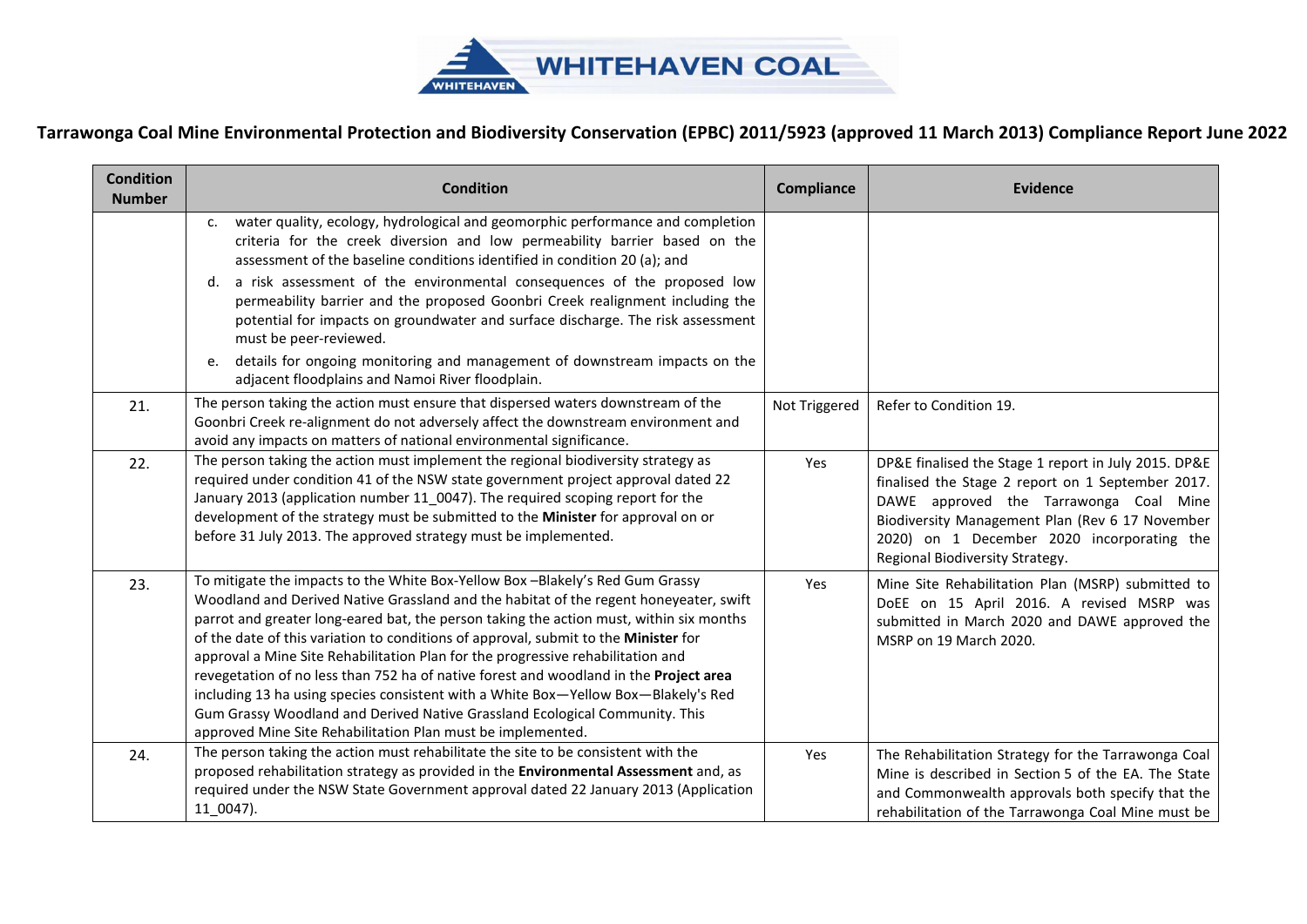

| <b>Condition</b><br><b>Number</b> | <b>Condition</b>                                                                                                                                                                                                                                                                                                                                                                                                                                                                                                                                                                                                                                                                                                                                                                                                                                                                                                                                                                                                                                                                                                                                                                                                                                                                                                                                                                                                                                                                                                                                                                                                                         | Compliance | <b>Evidence</b>                                                                                                                                                                                                                                                                                                                                                                                                                                                                                                                                                                                                                                                                                                          |
|-----------------------------------|------------------------------------------------------------------------------------------------------------------------------------------------------------------------------------------------------------------------------------------------------------------------------------------------------------------------------------------------------------------------------------------------------------------------------------------------------------------------------------------------------------------------------------------------------------------------------------------------------------------------------------------------------------------------------------------------------------------------------------------------------------------------------------------------------------------------------------------------------------------------------------------------------------------------------------------------------------------------------------------------------------------------------------------------------------------------------------------------------------------------------------------------------------------------------------------------------------------------------------------------------------------------------------------------------------------------------------------------------------------------------------------------------------------------------------------------------------------------------------------------------------------------------------------------------------------------------------------------------------------------------------------|------------|--------------------------------------------------------------------------------------------------------------------------------------------------------------------------------------------------------------------------------------------------------------------------------------------------------------------------------------------------------------------------------------------------------------------------------------------------------------------------------------------------------------------------------------------------------------------------------------------------------------------------------------------------------------------------------------------------------------------------|
|                                   |                                                                                                                                                                                                                                                                                                                                                                                                                                                                                                                                                                                                                                                                                                                                                                                                                                                                                                                                                                                                                                                                                                                                                                                                                                                                                                                                                                                                                                                                                                                                                                                                                                          |            | consistent with the Rehabilitation Strategy. The MOP<br>summarises the key elements of the Rehabilitation<br>Strategy as well as providing a description of activities<br>and mine landforms. The Annual Review 2021<br>outlines that the rehabilitation undertaken as at 31<br>December 2021 was in accordance with the<br>Rehabilitation Strategy.                                                                                                                                                                                                                                                                                                                                                                     |
| 25.                               | The mine site rehabilitation plan must include, at a minimum, the following information:<br>a. targets and performance indicators to achieve effective restoration of potential<br>habitat for the regent honeyeater, swift parrot and greater long-eared bat and<br>White Box-Yellow Box-Blakely's Red Gum Grassy Woodland and Derived Native<br>Grassland ecological community, including weed management;<br>details of the vegetation communities to be rehabilitated and the timing of<br>b.<br>progressive rehabilitation (commencing as soon as practicable following<br>disturbance);<br>detailed soil depth surveys and analysis to inform the effective placement and<br>c.<br>restoration of soils underlying the proposed rehabilitation sites; including mapping<br>of soils across the disturbance sites and soil sampling at no less than one sample<br>point per 20 ha of each soil type identified. Sampling must identify; type, depth,<br>water holding capacity, structure and physio-chemical properties of each of the soil<br>and subsoil layers;<br>d. processes and methodologies for the removal, storage and re-layering of the top<br>soil and sub soil layers underlying the disturbed sites being prepared for<br>rehabilitation. These processes and methodologies must ensure the replacement<br>of top soil and sub soil layers as provided in the Environment Assessment.<br>a process to report annually to the Department the rehabilitation management<br>e.<br>actions undertaken and the outcome of those actions, and the mechanisms to be<br>used to identify the need for improved management; | Yes        | The mine site rehabilitation plan contains the<br>information required in condition 25. In addition the<br>Annual Review 2021 discusses environmental<br>performance, environmental management, and any<br>non-compliance issues.<br>This includes identifying trends in monitoring results,<br>comparisons to Project EA predictions and statutory<br>requirements, and a description of measures that will<br>be implemented over the following year. Section 8 of<br>the Annual Review summarises the outcomes of<br>management actions undertaken as part of the TCM<br>rehabilitation program and collates documentation<br>demonstrate<br>compliance<br>with<br>the<br>to<br>MOP/Rehabilitation Plan and the MSRP. |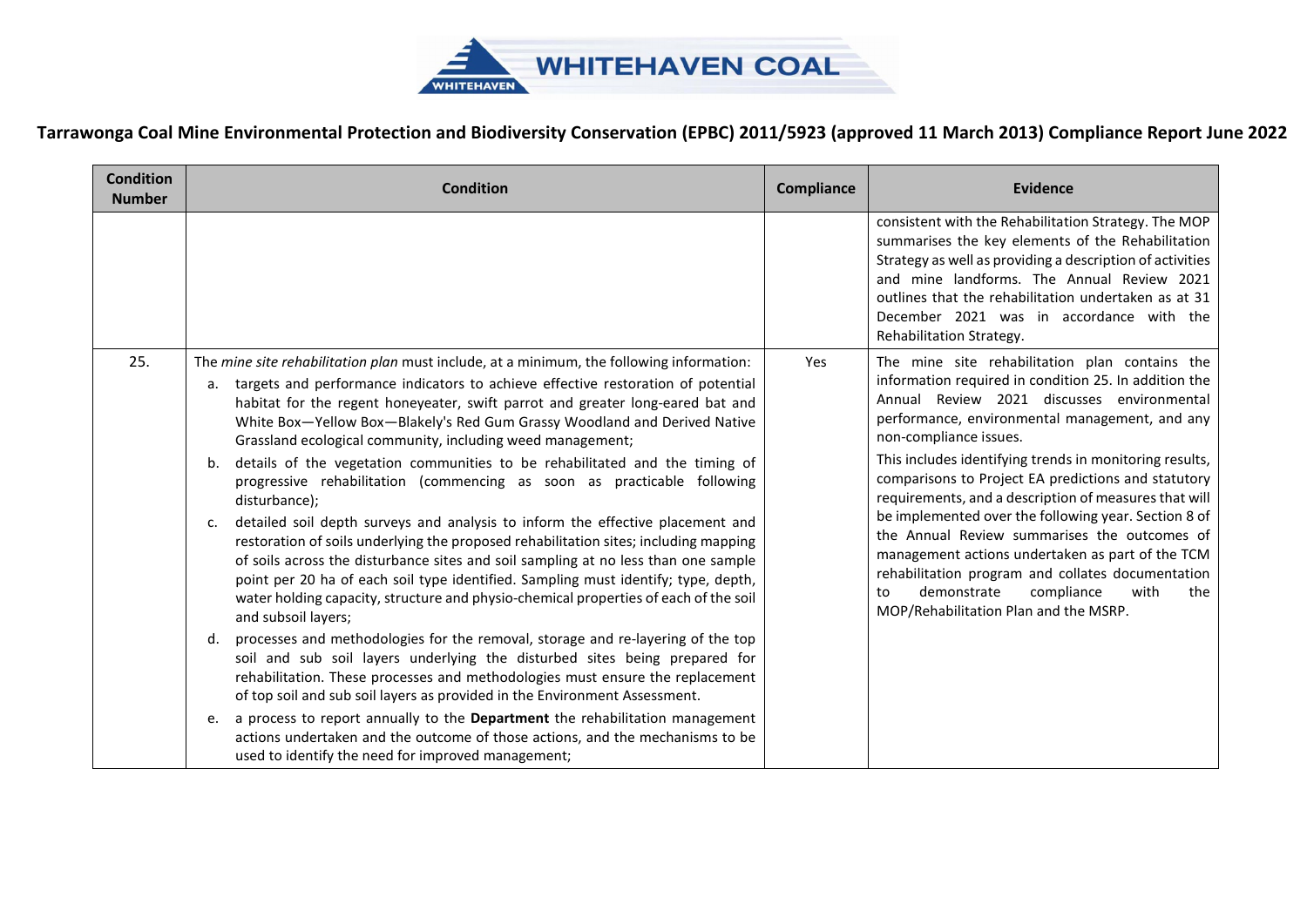

| <b>Condition</b><br><b>Number</b> | <b>Condition</b>                                                                                                                                                                                                                                                                                                                                                                                                                                                                                                                                                                                                                                                                                                                                                                                           | Compliance | <b>Evidence</b>                                                                                                                                                                                                                                                                                                                                                                                                                                                                                                                                                                                                                                                                                                                                   |
|-----------------------------------|------------------------------------------------------------------------------------------------------------------------------------------------------------------------------------------------------------------------------------------------------------------------------------------------------------------------------------------------------------------------------------------------------------------------------------------------------------------------------------------------------------------------------------------------------------------------------------------------------------------------------------------------------------------------------------------------------------------------------------------------------------------------------------------------------------|------------|---------------------------------------------------------------------------------------------------------------------------------------------------------------------------------------------------------------------------------------------------------------------------------------------------------------------------------------------------------------------------------------------------------------------------------------------------------------------------------------------------------------------------------------------------------------------------------------------------------------------------------------------------------------------------------------------------------------------------------------------------|
|                                   | a description of the potential risks to successful management and rehabilitation on<br>$f_{\cdot}$<br>the project site, including weed invasion, and a description of the contingency<br>measures that would be implemented to mitigate these risks;<br>details of long-term management and protection of the mine site, including details<br>g.<br>of the commitment of funds to achieve this.                                                                                                                                                                                                                                                                                                                                                                                                            |            |                                                                                                                                                                                                                                                                                                                                                                                                                                                                                                                                                                                                                                                                                                                                                   |
| 26.                               | The Mine Site Rehabilitation Plan must be subject to an Independent review by a<br>qualified ecologist. The findings of the Independent review must be published on the<br>website of the person taking the action at the same time as the approved Mine Site<br>Rehabilitation Plan is published.<br>Note: for consistency, the person taking the action may develop a single mine<br>rehabilitation plan to align with the requirements, including timing of reporting, of the<br>NSW State Government approval dated 22 January 2013 (Application 11_0047) and this<br>approval. The Offset Management Plan and the Rehabilitation Management Plan need<br>to be substantially integrated for achieving biodiversity objectives for the rehabilitated<br>mine site.                                     | Yes        | The Mine Site Rehabilitation Plan (and independent<br>review report) was approved by DAWE on 19 March<br>2020 and is available on the Whitehaven Coal<br>website.                                                                                                                                                                                                                                                                                                                                                                                                                                                                                                                                                                                 |
| 27.                               | The person taking the action is required to submit a Conservation and Biodiversity Bond<br>(required under condition 49 of the New South Wales state government project<br>approval dated 22 January 2013) and the Rehabilitation Security Deposit (required under<br>the NSW mining Act 1992) to the Minister within one month of lodgement of the Bond<br>and Deposit with the NSW state government. If the Minister is not satisfied that the<br>Bond and Deposit lodged by the person taking the action is adequate to provide for the<br>requirements referred to under conditions 19, 20, 22, 23 and 24, the Minister may<br>require the person taking the action establish an additional bond or equivalent financial<br>instrument in trust, under conditions approved in writing by the Minister. | Yes        | Conservation<br>Bond<br>calculation<br>Revised<br>for<br>Tarrawonga Coal was submitted to NSW DPIE on 11<br>May 2021. DPIE approved the Revised Conservation<br>Bond calculation on 24 June 2021. Lodgement of the<br>Conservation Bond as a bank guarantee occurred on<br>the 7 December 2021 and DAWE was notified on 9<br>December 2021.<br>Revised Rehabilitation Cost Estimate calculation for<br>Tarrawonga Coal was submitted to NSW Resource<br>Regulator in August 2020. The Resource Regulator<br>approved the revised Rehabilitation Cost Estimate on<br>23 October 2020. Lodgement of the Rehabilitation<br>Cost Estimate as a bank guarantee occurred on the 15<br>January 2021 and receipt of payment provided on 31<br>March 2021. |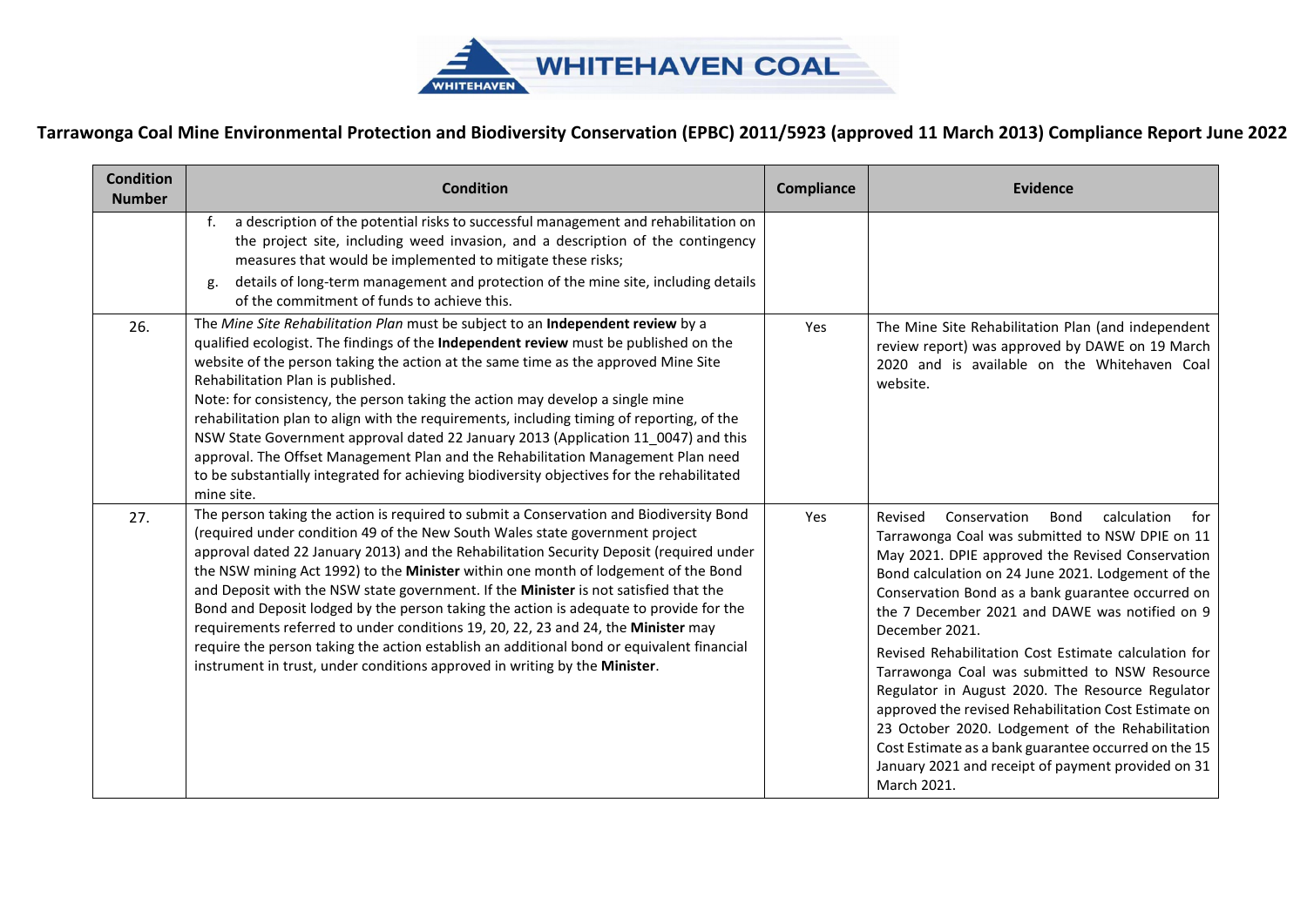

| <b>Condition</b><br><b>Number</b> | <b>Condition</b>                                                                                                                                                                                                                                                                                                                                                                                                                                                                                                                                                                                                                                                                                                                                                                                                                                                                                                                                                                                                                                                                  | <b>Compliance</b>    | Evidence                                                                                                                                                                                                                                                                                                                            |
|-----------------------------------|-----------------------------------------------------------------------------------------------------------------------------------------------------------------------------------------------------------------------------------------------------------------------------------------------------------------------------------------------------------------------------------------------------------------------------------------------------------------------------------------------------------------------------------------------------------------------------------------------------------------------------------------------------------------------------------------------------------------------------------------------------------------------------------------------------------------------------------------------------------------------------------------------------------------------------------------------------------------------------------------------------------------------------------------------------------------------------------|----------------------|-------------------------------------------------------------------------------------------------------------------------------------------------------------------------------------------------------------------------------------------------------------------------------------------------------------------------------------|
| 28.                               | The person taking the action must undertake rehabilitation to ensure the final landform<br>provides the optimum opportunity for the successful restoration of native forest and<br>woodland including the critically endangered White Box-Yellow Box-Blakely's Red<br>Gum Grassy Woodland and Derived Native Grassland ecological community.                                                                                                                                                                                                                                                                                                                                                                                                                                                                                                                                                                                                                                                                                                                                      | Yes                  | Review 2021 outlines that the<br>Annual<br>The<br>rehabilitation as at 31st December 2021 was in<br>accordance with the Rehabilitation Strategy.                                                                                                                                                                                    |
| 29.                               | The person taking the action must undertake rehabilitation to ensure the final void and<br>landform minimises the extent of any resulting pit lake, avoids salt scalding and ensures<br>that drained waters do not adversely affect the downstream environment and avoids<br>any impacts on matters of national environmental significance.<br>Note: the State approval conditions for project 11 0047 require the preparation and<br>implementation of a Final Void and Mine Closure Plan that considers interactions with<br>the adjoining mines, including interaction between final voids, opportunities for<br>integrated mine planning with adjoining mines to minimise environmental impacts, all<br>reasonable and feasible landform options for the final void (including filling) and<br>predicted hydrochemistry and hydrogeology (including long-term groundwater recovery<br>and void groundwater quality).                                                                                                                                                          | Not Yet<br>Triggered | This condition was considered in developing the Draft<br>Final Void and Mine Closure Plan that was submitted<br>to the NSW Resources Regulator in December 2019.<br>A final version of the Final Void and Mine Closure Plan<br>will be prepared and submitted by end December<br>2024 as per the relevant State approval condition. |
| 30.                               | All survey data collected for the project must be recorded so as to conform to data<br>standards notified from time to time by the Department. When requested by the<br>Department, the person taking the action must provide to the department all species and<br>ecological survey data and related survey information from ecological surveys undertaken<br>for matters of national environmental significance. This survey data must be provided<br>within 30 business days of request, or in a timeframe agreed to by the department in<br>writing. The Department may use the survey data for other purposes.<br>In the event that any additional Matters of national environmental significance are<br>recorded within the project area and a significant impact on the matter/s is likely, the<br>Department must be notified in writing within 14 days of the matter/s being recorded.<br>In accordance with condition 35, the Minister may request that the person taking the<br>action revise any relevant plans to ensure better protection of the relevant matter/s. | Yes                  | Notification of Tylophora linearis was provided to<br>DoEE on 15 February 2016.                                                                                                                                                                                                                                                     |
| 31.                               | Within 14 days after the commencement of construction, the person taking the action<br>must advise the Department in writing of the actual date of Commencement of<br>construction.                                                                                                                                                                                                                                                                                                                                                                                                                                                                                                                                                                                                                                                                                                                                                                                                                                                                                               | Yes                  | TCM sent a notification on the 26 March 2014<br>advising that construction commenced 12 March<br>2014.                                                                                                                                                                                                                              |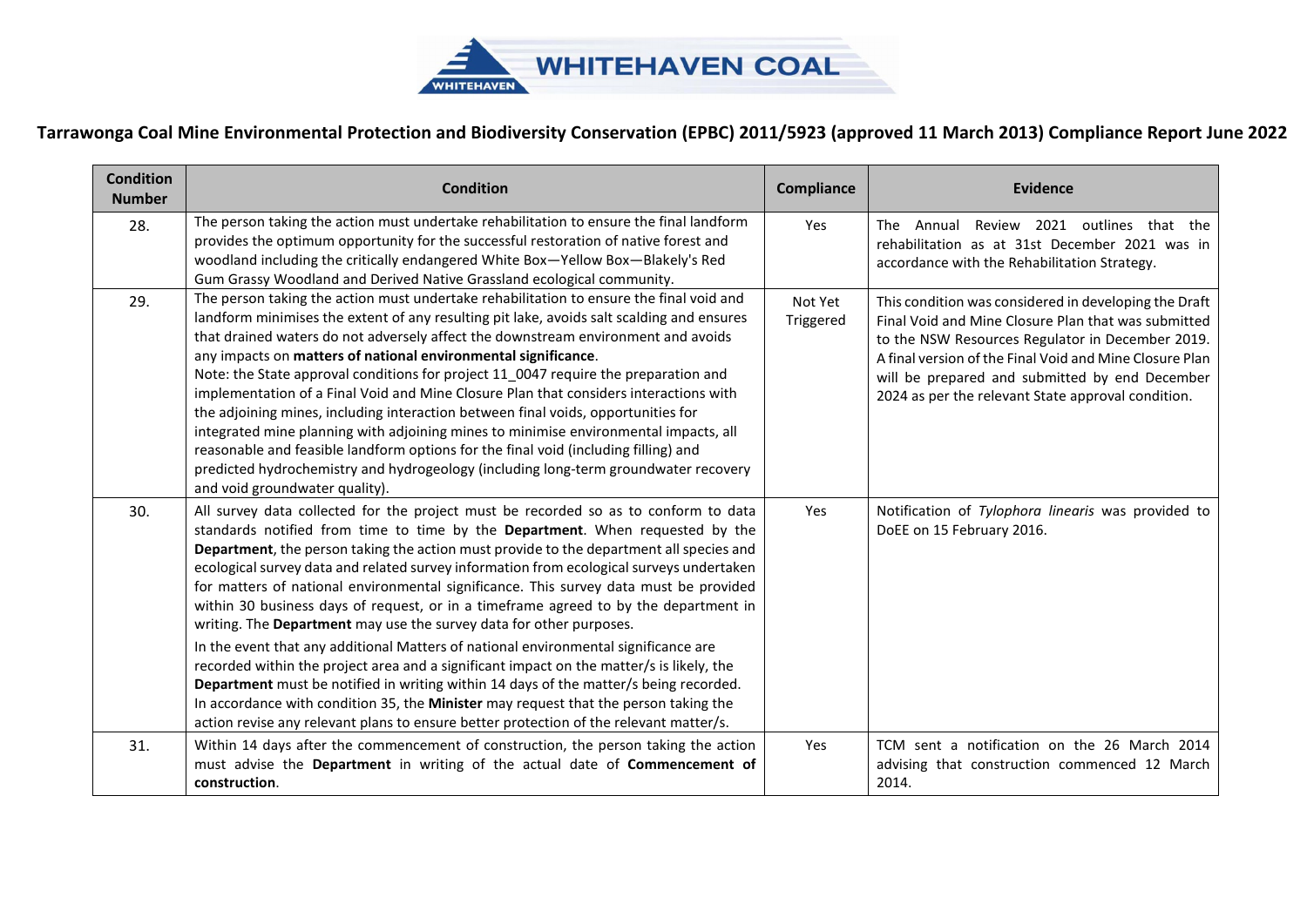

| <b>Condition</b><br><b>Number</b> | <b>Condition</b>                                                                                                                                                                                                                                                                                                                                                                                                                                                                                                                                                                                                                                                                     | Compliance | <b>Evidence</b>                                                                                                                                                                                                                                                                                                                                                                                                                                                                                                                            |
|-----------------------------------|--------------------------------------------------------------------------------------------------------------------------------------------------------------------------------------------------------------------------------------------------------------------------------------------------------------------------------------------------------------------------------------------------------------------------------------------------------------------------------------------------------------------------------------------------------------------------------------------------------------------------------------------------------------------------------------|------------|--------------------------------------------------------------------------------------------------------------------------------------------------------------------------------------------------------------------------------------------------------------------------------------------------------------------------------------------------------------------------------------------------------------------------------------------------------------------------------------------------------------------------------------------|
| 32.                               | Within three months of every 12 month anniversary of Commencement of construction,<br>the person taking the action must publish a report on their website addressing compliance<br>with each of the conditions of this approval, including implementation of any<br>management plans as specified in the conditions. Documentary evidence providing proof<br>of the date of publication and non-compliance with any conditions of this approval must<br>be provided to the Department at the same time as the compliance report is published.<br>The person taking the action must continue to comply with this condition until such time<br>as approved in writing by the Minister. | Yes        | Compliance reports have been annually published on<br>the Whitehaven Coal website.                                                                                                                                                                                                                                                                                                                                                                                                                                                         |
| 33.                               | Upon the direction of the Minister, the person taking the action must ensure that an<br>independent audit of compliance with the conditions of approval is conducted and a<br>report submitted to the Minister. The independent auditor must be approved by the<br>Minister prior to the commencement of the audit. Audit criteria must be agreed to by the<br>Minister and the audit report must address the criteria to the satisfaction of the Minister.                                                                                                                                                                                                                          | Yes        | Tarrawonga Coal received a direction from DoEE on<br>10 October 2019 to undertake an independent audit<br>of compliance. Appointment of Independent Auditor<br>was submitted 26 October 2019 and DoEE approved<br>the appointment of ERM auditors on 18 November<br>2019. Audit criteria was submitted on 18 November<br>2019 and was approved by DoEE on 9 December<br>2019. The independent audit was conducted<br>between 16 & 17 January 2020 and audit report<br>found no non-compliance was submitted to DAWE on<br>7 February 2020. |
| 34.                               | The person taking the action may choose to revise a management plan approved by the<br>Minister under conditions 12, 15, 19 or 23 without submitting it for approval under the<br>section 143A of the EPBC Act, if the taking of the action in accordance with the revised<br>plan would not be likely to have a new or increased impact. If the person taking the action<br>makes this choice they must:<br>Notify the Department in writing that the approved plan has been revised and<br>а.<br>provide the Department with an electronic copy of the revised plan;<br>Implement the revised plan from the date that the plan is submitted to the<br>b.<br>Department; and        | Yes        | DAWE was notified of revisions to the approved<br>Tarrawonga Coal Mine Biodiversity Management<br>Plan (Rev 6 17 November 2020) on 16 December<br>2020. DAWE acknowledged revisions to the approved<br>plan were administrative in nature and did not result<br>in a new or increased impact, and that the revised<br>plan will now be implemented.                                                                                                                                                                                        |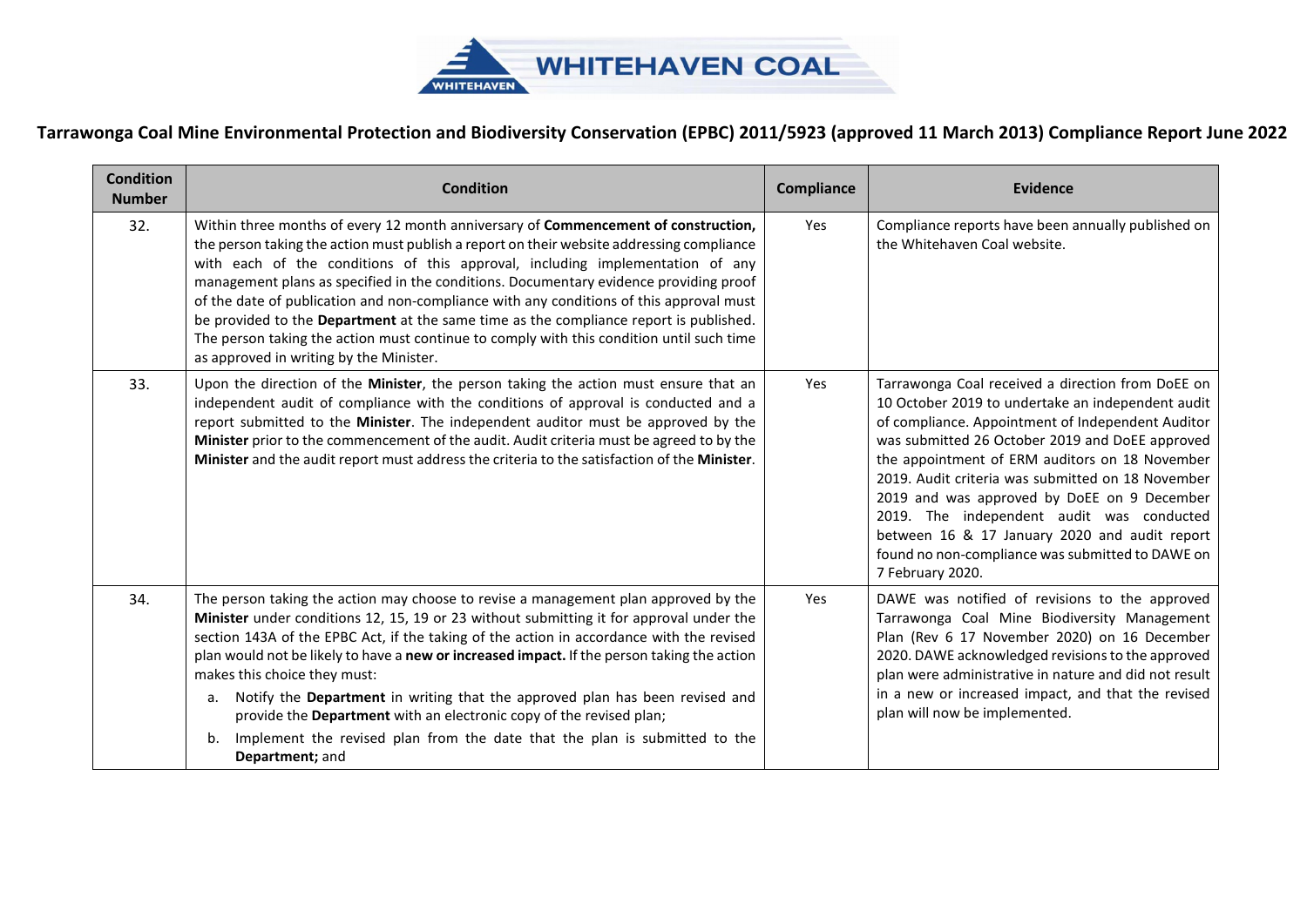

| <b>Condition</b><br><b>Number</b> | <b>Condition</b>                                                                                                                                                                                                                                                                                                                      | <b>Compliance</b>    | Evidence                                                                                                                                                                                                                                                                                                                                            |
|-----------------------------------|---------------------------------------------------------------------------------------------------------------------------------------------------------------------------------------------------------------------------------------------------------------------------------------------------------------------------------------|----------------------|-----------------------------------------------------------------------------------------------------------------------------------------------------------------------------------------------------------------------------------------------------------------------------------------------------------------------------------------------------|
|                                   | for the life of this approval, maintain a record of the reasons the approval holder<br>C <sub>1</sub><br>considers that taking the action in accordance with the revised plan would not be<br>likely to have a new or increased impact.                                                                                               |                      |                                                                                                                                                                                                                                                                                                                                                     |
| 34A.                              | The person taking the action may revoke their choice under condition 34 at any time by<br>notice to the Department. If the person taking the action revokes the choice to implement<br>a revised plan, without approval under section 143A of the EPBC Act, the plan approved<br>by the Minister must be implemented.                 | Not Yet<br>Triggered | No action has been made to revoke a management<br>plan.                                                                                                                                                                                                                                                                                             |
| 34B.                              | If the Minister gives notice to the person taking the action that the Minister is satisfied<br>that the taking of the action in accordance with the revised plan would likely to have a<br>new or increased impact, then:                                                                                                             | Not Yet<br>Triggered | No request received to date.                                                                                                                                                                                                                                                                                                                        |
|                                   | Condition 34 does not apply, or ceases to apply, in relation to the revised plan; and<br>a.<br>The person taking the action must implement the plan approved by the Minister.<br>b.<br>To avoid any doubt, this condition does not affect any operation of conditions 34 and 34A<br>in the period before the day the notice is given. |                      |                                                                                                                                                                                                                                                                                                                                                     |
|                                   | At the time of giving notice the Minister may also notify that a specified period of time<br>that condition 34 does not apply for one or more specified plans requires approval under<br>the condition.                                                                                                                               |                      |                                                                                                                                                                                                                                                                                                                                                     |
| 34C.                              | Conditions 34, 34A and 34B are not intended to limit operation of section 134A of the<br>EPBC Act which allows the person taking the action to submit a revised plan to the<br>Minister for approval.                                                                                                                                 | Yes                  | DAWE was notified of revisions to the approved<br>Tarrawonga Coal Mine Biodiversity Management<br>Plan (Rev 6 17 November 2020) on 16 December<br>2020. DAWE acknowledged revisions to the approved<br>plan were administrative in nature and did not result<br>in a new or increased impact, and that the revised<br>plan will now be implemented. |
| 35.                               | If the Minister believes that it is necessary or convenient for the better protection of listed<br>threatened species and communities or listed migratory species to do so, the Minister<br>may request that the person taking the action make specified revisions to the                                                             | Not Yet<br>Triggered | No request received to date.                                                                                                                                                                                                                                                                                                                        |